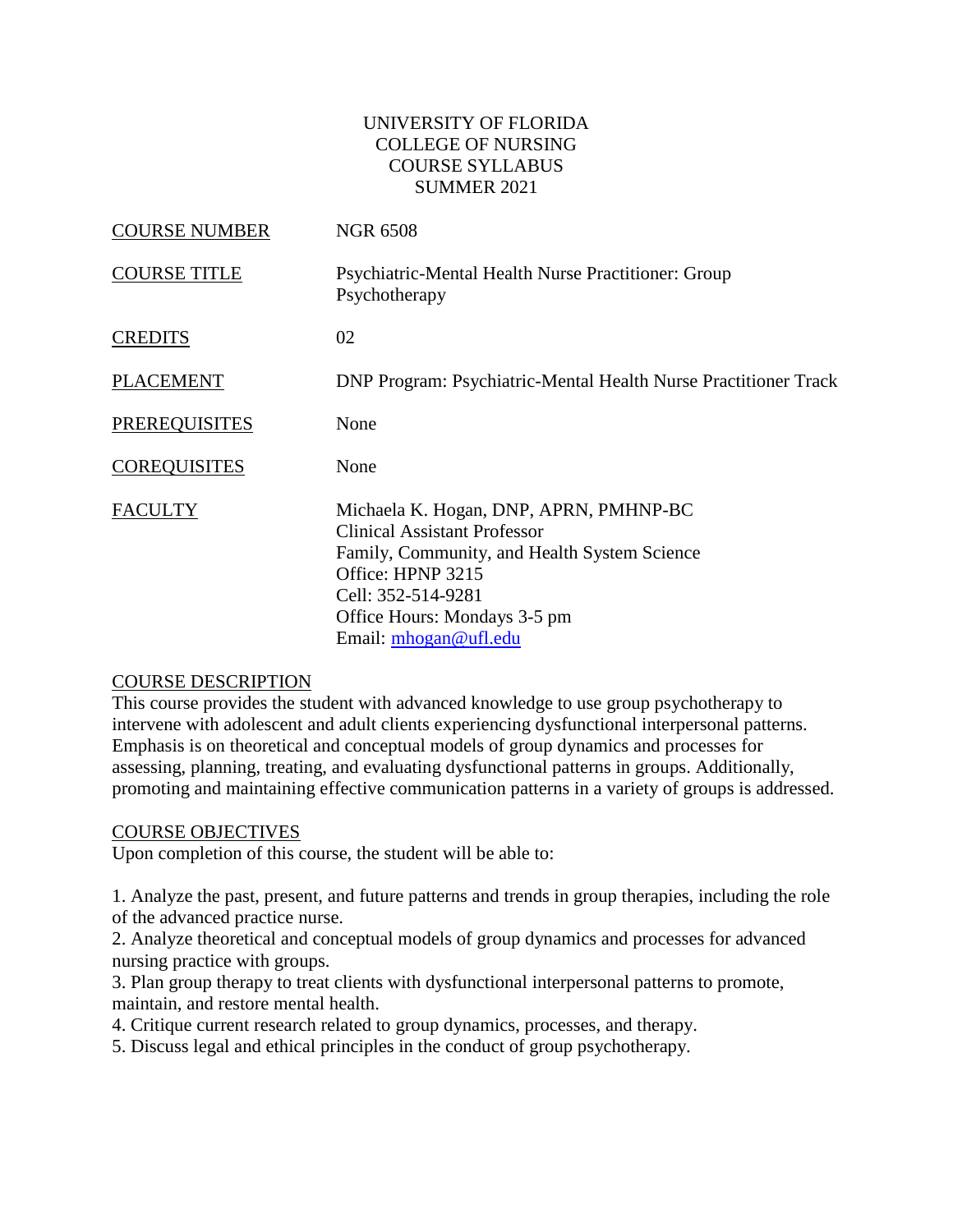COURSE SCHEDULE Faculty Section Day Hogan 7E71 Web-based

This is a web-based course with synchronous and asynchronous components.

E-Learning in Canvas is the course management system that you will use for this course. E-Learning in Canvas is accessed by using your Gatorlink account name and password at [http://elearning.ufl.edu/.](http://elearning.ufl.edu/) There are several tutorials and student help links on the E-Learning login site. If you have technical questions call the UF Computer Help Desk at 352-392-HELP or send email to [helpdesk@ufl.edu.](mailto:helpdesk@ufl.edu)

It is important that you regularly check your Gatorlink account email for College and University wide information and the course E-Learning site for announcements and notifications.

Course websites are generally made available on the Friday before the first day of classes.

# TOPICAL OUTLINE

- 1. Past, present, and future patterns and trends in group psychotherapies, including the role of the advanced practice psychiatric-mental health nurse.
- 2. Lewin's group dynamics.
- 3. Legal and ethical issues in group therapy.
- 4. Initiation of group therapies: Role of the therapist in assessing and selecting group members and dealing with beginning groups issues.
- 5. Process and content in adolescent and adults.
- 6. Curative factors in group psychotherapy.
- 7. Stages of group psychotherapy with adolescents and adults.
- 8. Research issues in group psychotherapies and group dynamics.

### TEACHING METHODS

Lecture, group discussion, written assignments, audiovisual materials, case analysis, and selected readings.

### LEARNING ACTIVITIES

Readings, written assignments, group role play activities, and discussions.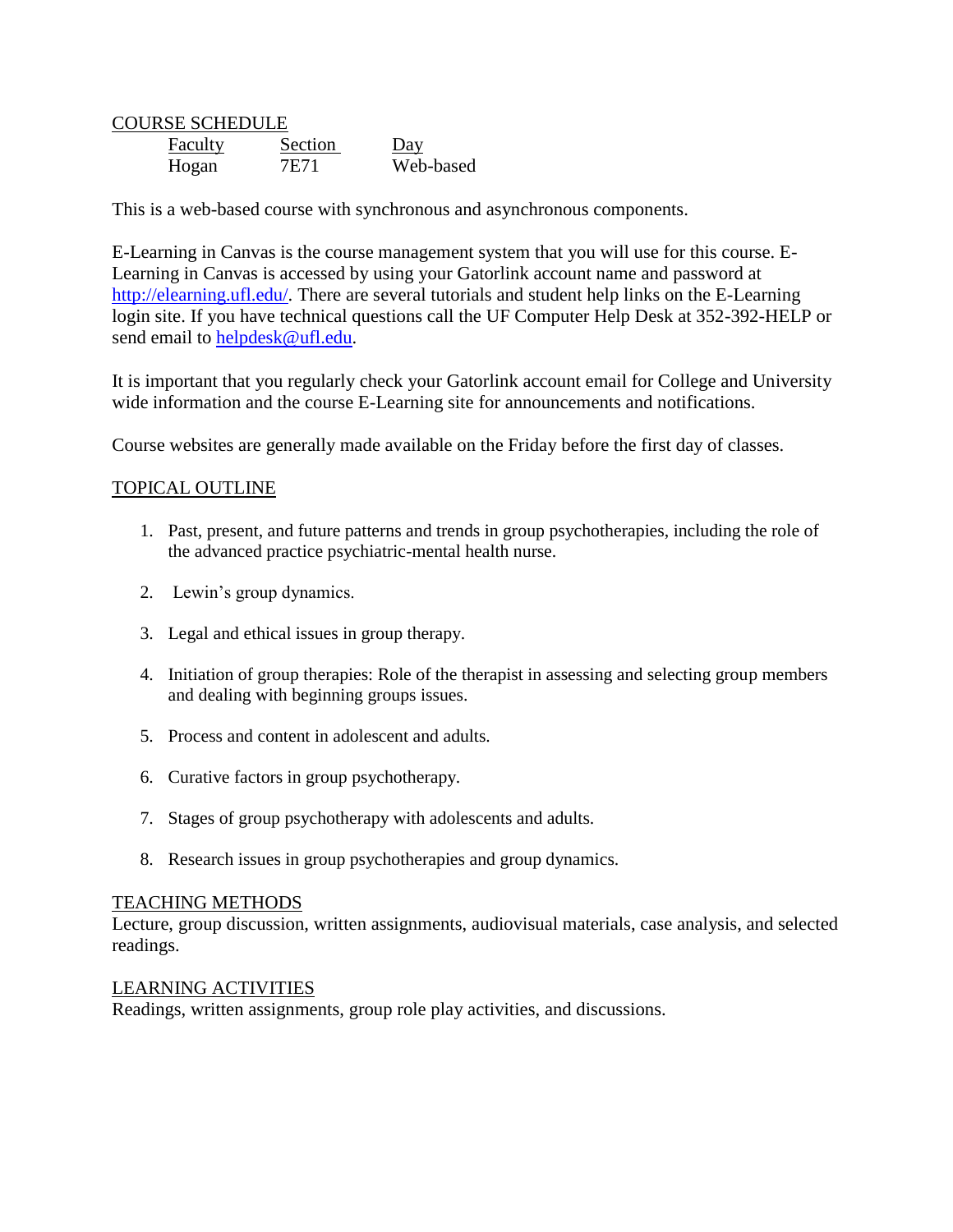| L'AROMINION MENTODICO ONDE ON 1DE CAECO EN 1101 V             |     |  |  |  |
|---------------------------------------------------------------|-----|--|--|--|
| Reflective Papers (2)                                         | 20% |  |  |  |
| Group Role Play Clinical Notes (4)                            | 40% |  |  |  |
| Group Role Play Participation (4 synchronous online meetings) | 20% |  |  |  |
| Final Examination                                             | 15% |  |  |  |
| <b>IPLH</b> participation                                     | 5%  |  |  |  |

## EVALUATION METHODS/COURSE GRADE CALCULATION

Total and 100%

The College of Nursing DNP program participates in a mandatory on-line interprofessional activity with students from the Public Health degree program. "Satisfactory" in IPLH must be achieved to earn IPLH participation points (5% total grade) in NGR 6508. You will be added to a separate Canvas course to participate in this activity. You will work in small interprofessional teams to address patient safety and quality issues associated with HIV/AIDs in the United States. There are three modules with associated team and individual assignments that will be graded.. Please log into the Canvas site during the first week of class and make note of deadlines for activities associated with the 3 modules.

# MAKE UP POLICY

Students will notify faculty in advance for any anticipated absences, missed assignments due to excused absences, or missed classes. Students will develop arrangements with the faculty to make up missed assignments which must be complete within one week of scheduled assignment.

# GRADING SCALE/QUALITY POINTS

| A         | $95-100(4.0)$    |                                                          | C    | $74-79*(2.0)$    |                       |
|-----------|------------------|----------------------------------------------------------|------|------------------|-----------------------|
| $A-$      | 93-94 (3.67)     |                                                          | $C-$ | $72-73$ $(1.67)$ |                       |
| $B+$      | $91 - 92$ (3.33) |                                                          | $D+$ | $70-71$ $(1.33)$ |                       |
| B.        | $84-90$ $(3.0)$  |                                                          | D.   | $64-69$ $(1.0)$  |                       |
| $B-$      | $82-83$ $(2.67)$ |                                                          | $D-$ | $62-63$ $(0.67)$ |                       |
| $C_{\pm}$ | 80-81 (2.33)     |                                                          | E    |                  | $61$ or below $(0.0)$ |
|           |                  | $\star$ 74 to the postulation of production of the field |      |                  |                       |

\* 74 is the minimal passing grade

For more information on grades and grading policies, please refer to University's grading policies:<https://catalog.ufl.edu/graduate/regulations/>

# COURSE EVALUATION

Students are expected to provide professional and respectful feedback on the quality of instruction in this course by completing course evaluations online via GatorEvals. Guidance on how to give feedback in a professional and respectful manner is available at [https://gatorevals.aa.ufl.edu/students/.](https://gatorevals.aa.ufl.edu/students/) Students will be notified when the evaluation period opens, and can complete evaluations through the email they receive from GatorEvals, in their Canvas course menu under GatorEvals, or via [https://ufl.bluera.com/ufl/.](https://ufl.bluera.com/ufl/) Summaries of course evaluation results are available to students at [https://gatorevals.aa.ufl.edu/public-results/.](https://gatorevals.aa.ufl.edu/public-results/)

# ACCOMMODATIONS DUE TO DISABILITY

Students with disabilities requesting accommodations should first register with the Disability Resource Center (352-392-8565,<https://disability.ufl.edu/> ) by providing appropriate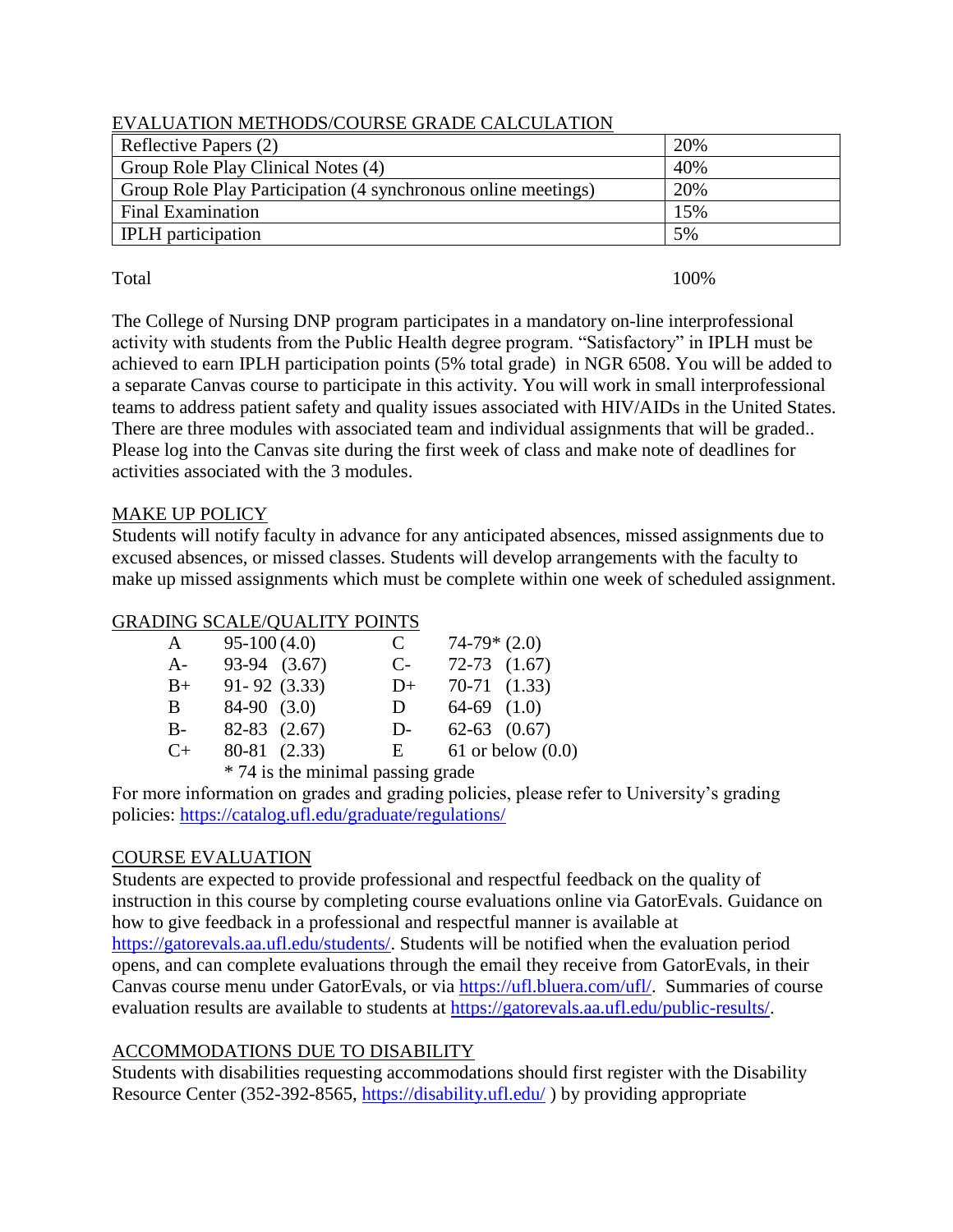documentation. Once registered, students will receive an accommodation letter which must be presented to the instructor when requesting accommodation. Students with disabilities should follow this procedure as early as possible in the semester.

## PROFESSIONAL BEHAVIOR

The College of Nursing expects all Nursing students to be professional in their interactions with patients, colleagues, faculty, and staff and to exhibit caring and compassionate attitudes. These and other qualities will be evaluated during patient contacts and in other relevant settings by both faculty and peers. Behavior of a Nursing student reflects on the student's individual's ability to become a competent professional Nurse. Attitudes or behaviors inconsistent with compassionate care; refusal by, or inability of, the student to participate constructively in learning or patient care; derogatory attitudes or inappropriate behaviors directed at patients, peers, faculty or staff; misuse of written or electronic patient records (e.g., accession of patient information without valid reason); substance abuse; failure to disclose pertinent information on a criminal background check; or other unprofessional conduct can be grounds for disciplinary measures including dismissal.

*As students in the health professions at UF Health, you are expected to promote safety and a culture of care and concern for each other and for patients. Across our academic health center's missions of research, teaching and patient care, nursing students must lead by example and take individual responsibility for modeling healthy habits and behaviors to minimize the spread of COVID-19. Failure to comply with the established public health measures, both on and off campus, is considered a serious breach of professional conduct***.** 

# UNIVERSITY POLICY ON ACADEMIC MISCONDUCT

Academic honesty and integrity are fundamental values of the University community. Students should be sure that they understand the UF Student Honor Code at <https://sccr.dso.ufl.edu/policies/student-honor-code-student-conduct-code/> . Students are required to provide their own privacy screen for all examination's administered to student laptops. No wireless keyboards or wireless mouse/tracking device will be permitted during examinations.

# UNIVERSITY AND COLLEGE OF NURSING POLICIES

Please see the College of Nursing website for student policies [\(http://students.nursing.ufl.edu/currently-enrolled/student-policies-and-handbooks/\)](http://students.nursing.ufl.edu/currently-enrolled/student-policies-and-handbooks/) and a full explanation of each of the university policies – [\(http://students.nursing.ufl.edu/currently](http://students.nursing.ufl.edu/currently-enrolled/course-syllabi/course-policies)[enrolled/course-syllabi/course-policies\)](http://students.nursing.ufl.edu/currently-enrolled/course-syllabi/course-policies) UF Grading Policy Religious Holidays Counseling and Mental Health Services Student Handbook Faculty Evaluations Student Use of Social Media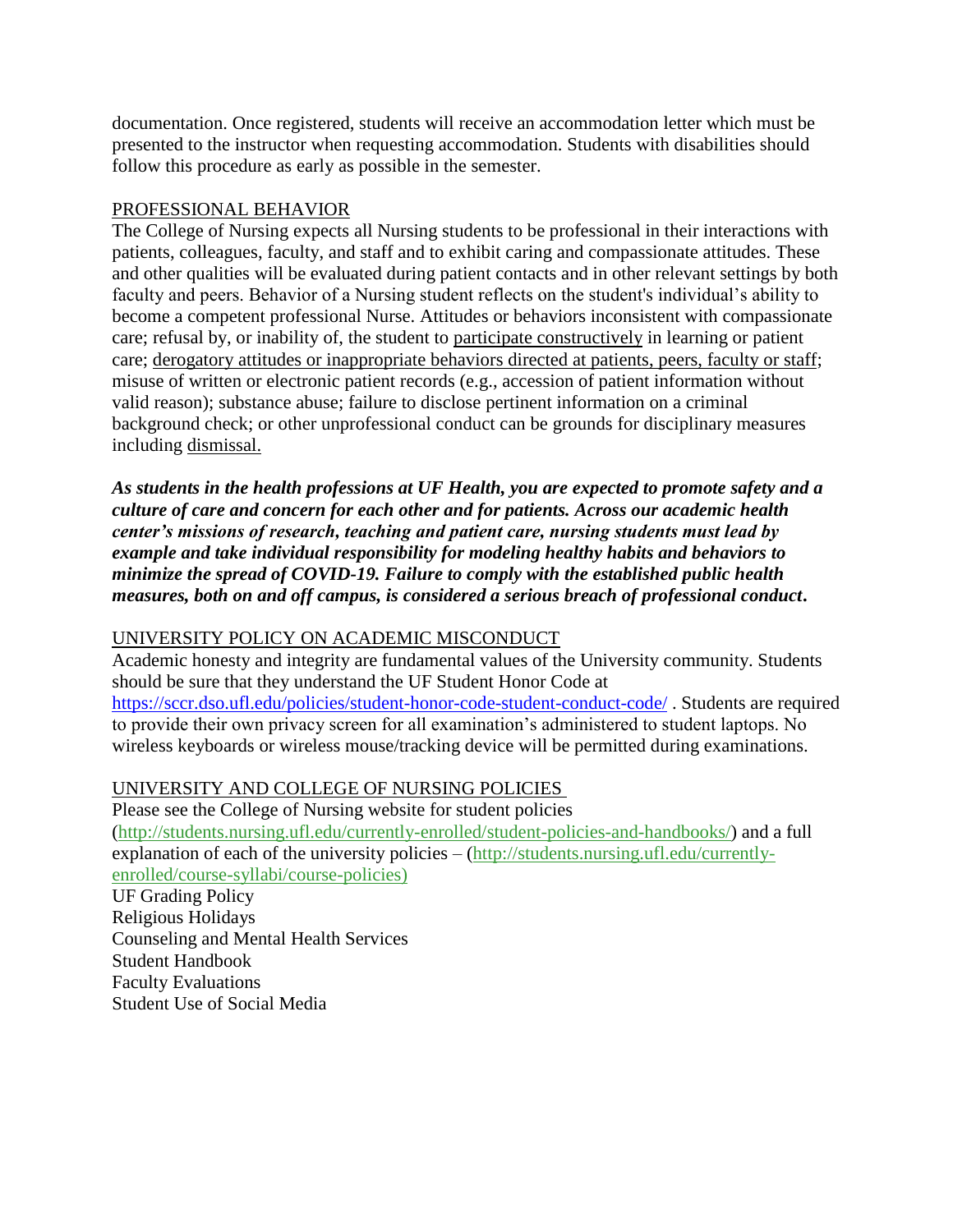## REQUIRED TEXTBOOK

Yalom, I. D., & Leszcz, M. (2020). *The theory and practice of group psychotherapy* (6th ed.) Hachette UK.

### RECOMMOND TEXTBOOK

- Corey, M., Corey, G., & Corey, C. (2018). *Groups: Process and practice* (10th ed.). Cengage Learning.
- Sue, D.W., Sue, D., Neville, H.A., Smith, L. (2019). *Counseling the culturally diverse theory and practice* (8th ed). New Jersey: John Wiley and Sons, Inc.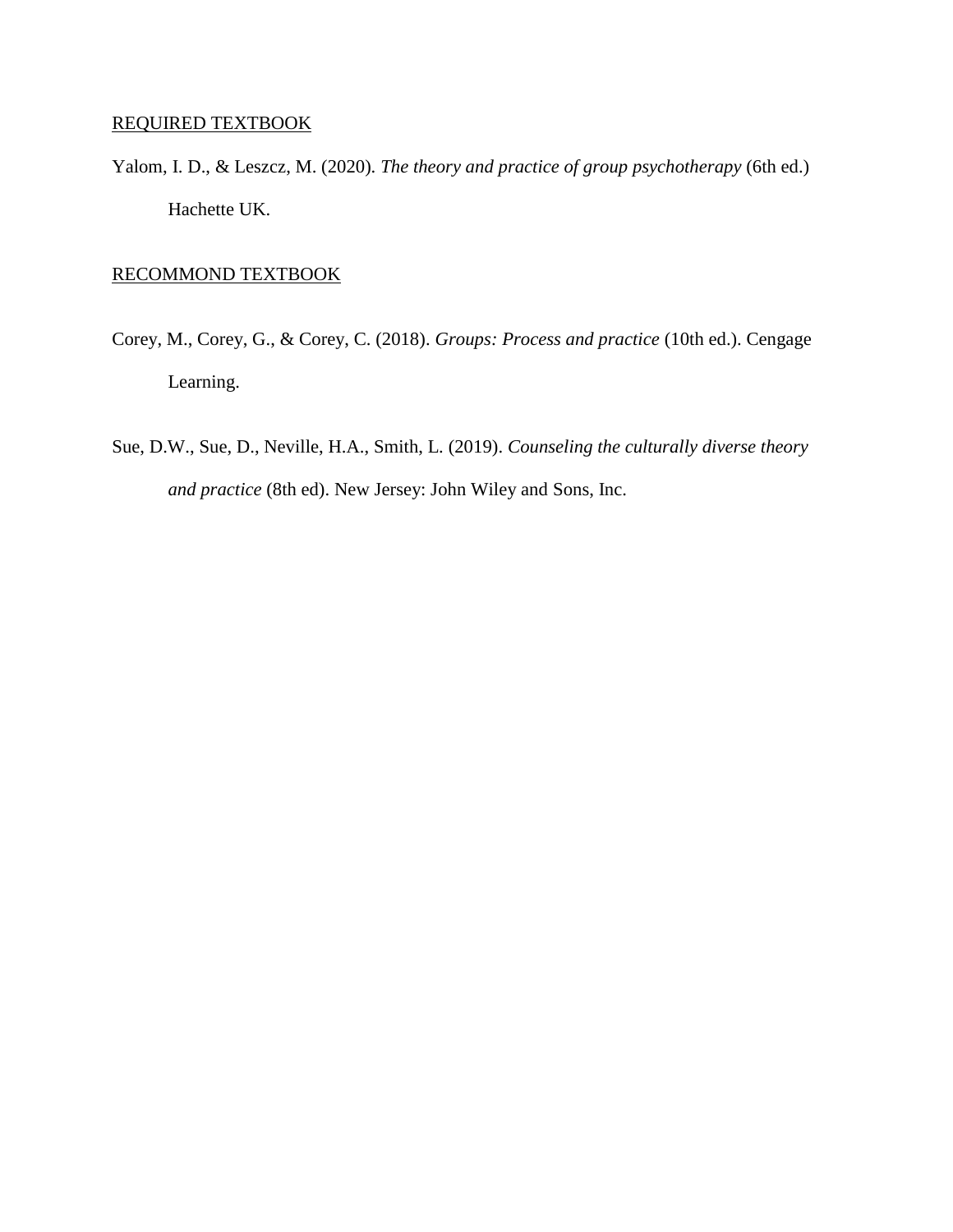# WEEKLY CLASS SCHEDULE (Please use this format)

| <b>DATE</b>   | <b>TOPIC/EVALUATION</b>                  | <b>READINGS/Assignments</b>      | <b>Program Outcomes</b>                |
|---------------|------------------------------------------|----------------------------------|----------------------------------------|
| <b>Module</b> |                                          |                                  |                                        |
| Module 1      | Introduction to Group Work:              | <b>Readings:</b>                 | $1,2,5, \& 6$                          |
| $5/10/21 -$   | 1. Types, Settings, & Duration           | Yalom Chp 5, 6, $& 7$            |                                        |
| 5/23/21       | 2. Leader Role & Responsibilities        | <b>Assignments:</b>              |                                        |
|               | Standards & Guidelines<br>3.             | Group Role Play 5/19/21          |                                        |
|               | Theories & Techniques<br>4.              | Group Write-up #1 DUE 5/23/21    |                                        |
| Module 2      | <b>Group Process:</b>                    | <b>Readings:</b>                 | $1,2,5, \& 6$                          |
| $5/24/21-$    | Selection, Composition, & Creation<br>1. | Yalom Chp 8, 9, 10, & 11         |                                        |
| 6/6/21        | Stages & Dynamics<br>2.                  | <b>Assignments:</b>              |                                        |
|               | 3.<br><b>Therapeutic Factors</b>         | Group Role Play 6/2/21           |                                        |
|               |                                          | Group Write-up #2 DUE 6/6/21     |                                        |
| Module 3      | Therapeutic Factors:                     | <b>Readings:</b>                 | $1,2,5, \& 6$                          |
| $6/7/21 -$    | 1. Cohesion                              | Yalom Chp 1, 2, & 3              |                                        |
| 6/20/21       | 2. Interpersonal Learning                | Assignment:                      |                                        |
|               |                                          | Reflection Paper # 1 DUE 6/20/21 |                                        |
| $6/21/21$ -   | <b>Summer Break</b>                      | No Class                         |                                        |
| 6/27/21       |                                          |                                  |                                        |
| Module 4      | <b>Advanced Group:</b>                   | <b>Readings:</b>                 | $1,2,5, \& 6$                          |
| $6/28/21 -$   | 1. Conflict                              | Yalom Chp 12 & 13                |                                        |
| 7/11/21       | Subgrouping                              | <b>Assignments:</b>              |                                        |
| Holidays      | 3. Problem Group Members                 | Group Role Play 7/7/21           |                                        |
| 7/4 & 7/5     |                                          | Group Write-up #3 DUE 7/11/21    |                                        |
| Module 5      | <b>Specialized Group:</b>                | <b>Readings:</b>                 | $1,2,5, \& 6$                          |
| $7/12/21 -$   | 1. Formats                               | Yalom Chp 14 & 15                |                                        |
| 7/25/21       | 2.<br>Settings                           | <b>Assignments:</b>              |                                        |
|               |                                          | Reflection Paper # 2 DUE 7/18/21 |                                        |
|               |                                          | Group Role Play 7/21/21          |                                        |
|               |                                          | Group Write-up #4 DUE 7/25/21    |                                        |
| Module 6      | <b>Additional Training:</b>              | <b>Readings:</b>                 | $1,2,5, \& 6$                          |
| $7/26/21 -$   | Observation                              | Yalom Chp 17                     |                                        |
| 8/6/21        | Participation<br>2.                      | Assignment:                      | Note: IPLH targets program outcome #3. |
|               | 3.<br>Supervision                        | Final Exam DUE 8/4/21            |                                        |